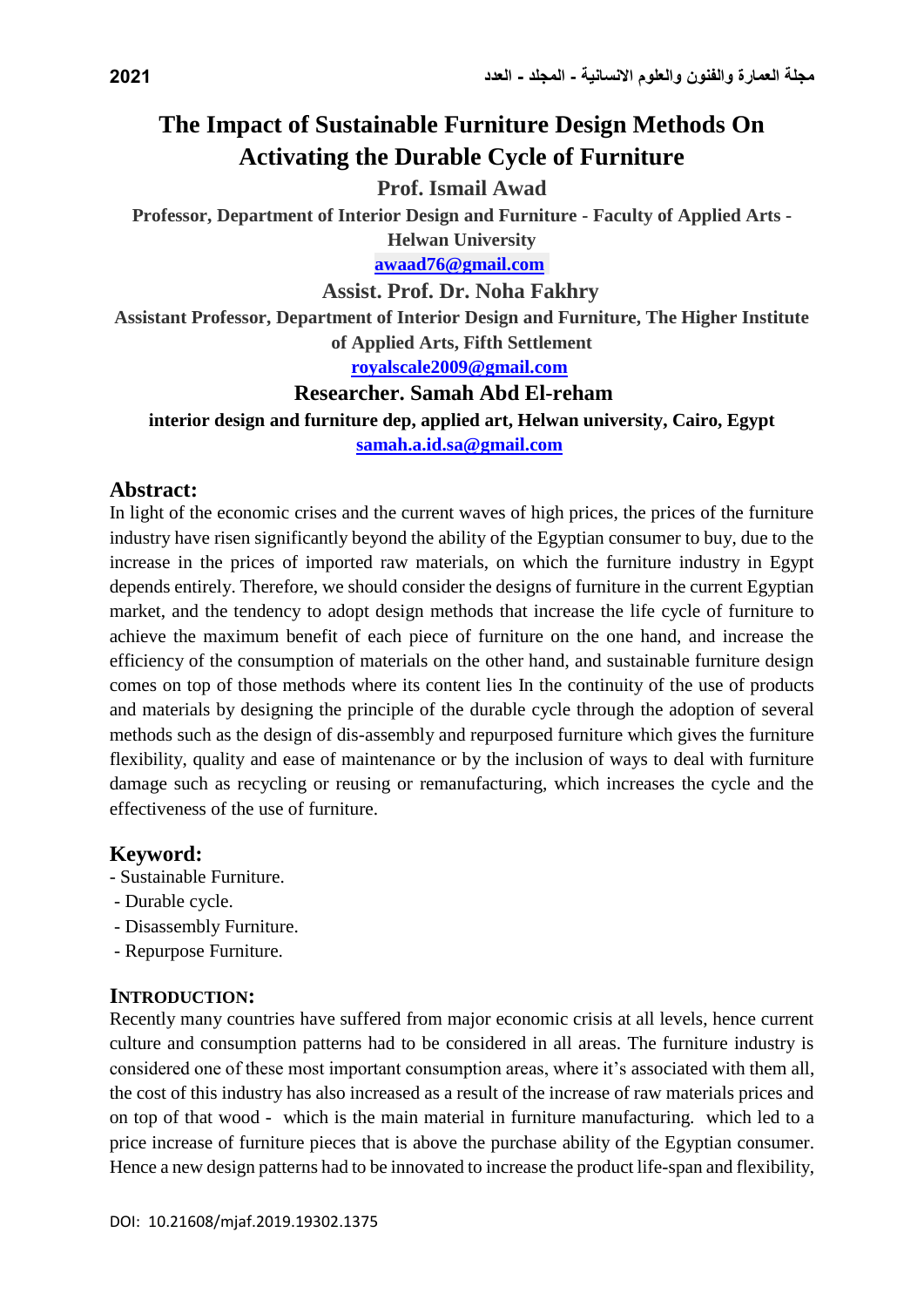through the ease of repair, refurbishment, versatility, storage or recycling. Therefore, a sustainable design movement came to support and introduce these ideas and concepts to the Egyptian furniture consumption mindset by providing sustainable modern designs that satisfies the needs of the Egyptian consumers in terms of form, function and price.

#### **PROBLEM STATEMENT:**

Insufficiency in making the most of the raw materials used in the manufacturing of Egyptian Furniture, which leads to an exaggeration in the price of the product compared to its consumption period.

### **AIMS AND OBJECTIVES:**

Reaching the best of produced furniture in Egypt through durable design methods, and shed light to the importance of adapting sustainable design methods in the contemporary Egyptian Furniture.

## **The Importance of the Research:**

lies in achieving durable cycle of contemporary Egyptian furniture, which makes maximum use of furniture.

## **The Researcher Assumes:**

- increasing the furniture use cycle reduces its purchasing cost compared to its consumption time.

- the application of sustainable furniture design standards contributes to the furniture usage cycle.

## **Hypothesis and Methodologies:**

This research is adapting an analytical methodology through the analysis of sustainable furniture (concept, objective, criteria) and techniques of increasing the furniture life cycle and methods to achieve a durable furniture cycle.

## **Delimitations and Research Limits:**

The research is limited to study the sustainable furniture design criteria and ways to increase the furniture life cycle in Egypt.

## **The research represents:**

- The research represented to study sustainable design, where its original mains lies in achieving the durable cycle for furniture which the research aims.

#### **Sustainable furniture design defined**:

"As a design that is a mirage between environmental sustainability and human health and achieving the quality standards and functionality for furniture, through a durable cycle of furniture, where it is continuous, begins the design process for the basic product and then ends the design process for a new product.

#### **Its aims**:

To find solutions to the problems of the furniture industry, by increasing the life cycle of furniture, and activating the durable cycle for furniture. And good management of natural resources, Highlight the natural beauty of raw materials instead of using harmful materials, and create ideas for new local furniture designs Giving opportunities to the local market.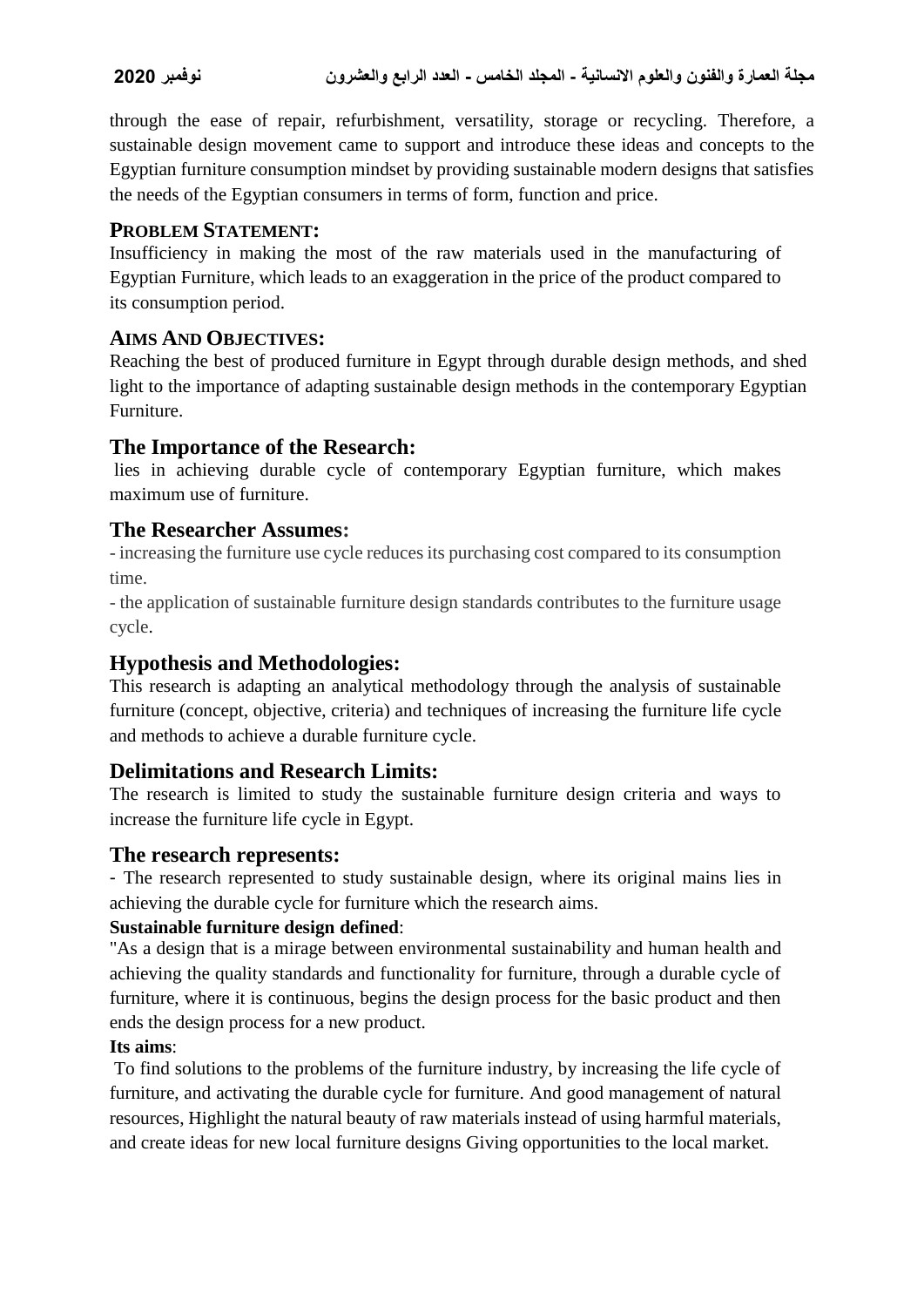#### **Its criteria presented in**:

- Increasing furniture life time.
- Flexibility and small size
- Sustainable wood and material.
- Using the reclaimed material.
- Using the low emission material.
- Using recycling techniques.
- Using the local material.

- Then study some of furniture design methods, which increase the life cycle of furniture such as **Disassembly Furniture** where, the furniture is disassembled and collected by the consumer by using simple assembly methods, they are disassembly, making it easier to repair the damaged parts or replace it with another part, which increases the time life of the furniture and thus increases its life cycle. And **Repurpose Furniture** where, the piece of furniture is flexible, which can do more than one function within a space, and allowed to be used for multiple purposes, this increases the efficiency and lifespan of the furniture life cycle.

-Then study some of the methods that it used to increase the life cycle after damage, such as **reuse** where the furniture is used repeatedly for the same or another function, without undergoing any new manufacturing processes. And **remanufacturing**. where the original product is refurbished to provide a new life cycle, by changing the style of paint or upholstery or change dimensions or replace one of its parts. And **recycling** where the waste is used, whether solid, agricultural or industrial waste and converted into new products, by dismantling or chopping raw material completed and inserted into new manufacturing processes, then get a completely new product may differ in its properties from the raw materials involved in its manufacture, which maintains the sustainability of materials by giving them a new life cycle.

#### **Conclusions:**

1.The remarkable increase in the prices of furniture produced in Egypt in the Egyptian markets as a result of the high prices of furniture manufacturing materials, especially wood.

2. The use of Disassembly furniture in the design of the furniture increases the shelf life of the furniture piece, which increases the life cycle, product therefore the ability for maintenance and replacing defeated parts.

3. The design of re purpose furniture increases the value and efficiency of the piece of furniture. In which this piece could be used in more than one function.

4.Reusing, regeneration and recycling techniques will give the furniture a new life cycle after the first job for which it was produced or after the damage was completed.

5. Sustainable furniture design methods contribute to many sustainable furniture and internationally are recognized.

6. The application of sustainable furniture design methods contributes to increasing the life cycle of furniture compared to its purchasing value, as well as contributing to the acceptance of the consumer and the Egyptian market for these sustainable designs.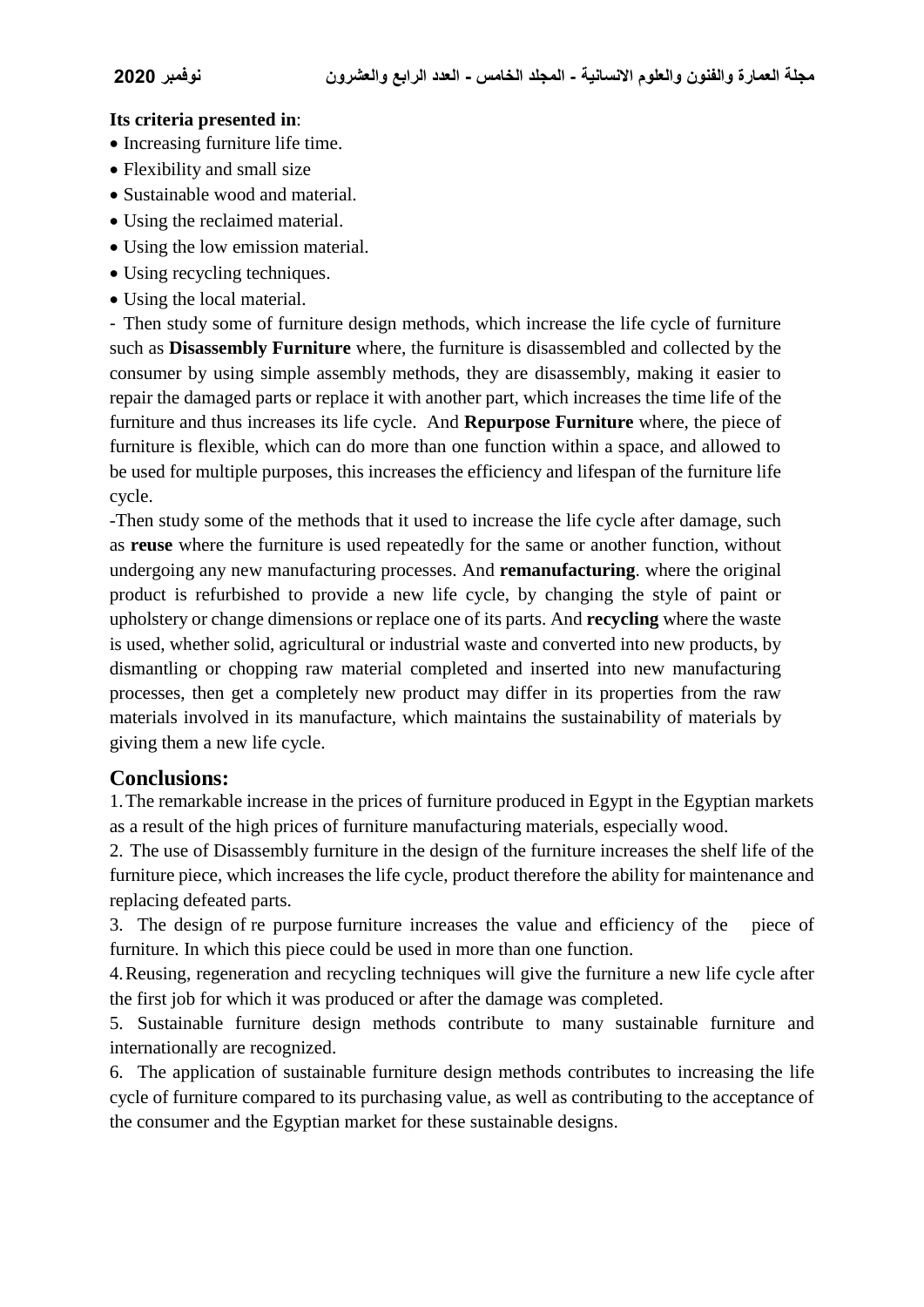## **Recommendation:**

1- Emphasis on the need to apply the durable cycles for Egyptian product of furniture as one of the principles of sustainability.

2- adoption of factories to develop future plans for recycling and remanufacturing of the product in order to avoid the environment, the problem of waste after use, whether to adopt the same factories for the product after use or cooperation with other known recycling or reuse.

## **References:**

### **Arabic references:**

Hassan,asaad ali."almafroshat almarna w almot3adt al2st3mal 7al wazefe am tarf fkry" magalt gam3t tshren llb7os w aldrast al3lea, salslt al3lom alhandsea,3adad(5), mogalt(36),2014.

Hassan Asaad Ali "flexible and multiuse furniture are they functional solution or luxurious intellect? Journal of Teshreen university for scientific researches and studies- series of engineering sciences- issue no 5- folder 36-2014.

 Helmy , Ahmed." Mosan3e al 5ashb: most3don lshr2 al2ntag alm7le mn al a5shab", mkal elktrone, garedat al watan, al3adad 2538, 2019(tare5 el zyarah October 2019).

- -Helmy Ahmed "wood manufacturers: ready to buy local production of wood" digital article- Alwatan newspaper- issue no 2538- January 2019.
- 5alel, reham ahmed."al tasmem al mostadam btatbek nzam takem leed" magster, kolet al fnon altatbeky, gam3t helwan, 2016.
- -Khalil Reham Ahmed "sustainable design by applying the evaluation system LEED" master thesis- faculty of applied arts- Helwan university-2016.

 -Awad Ahmed "scientific standards and technique for dissembled furniture design by what matches the needs of the 21<sup>st</sup> century" master thesis-faculty of applied arts-Helwan university-2005.

#### **English references:**

1. Browne, Pamela " Sustainable Design Guidelines for the Irish Furniture and Wood" Master of Science, Galway-Mayo Institute of Technology, Ireland, 2010

[https://research.thea.ie/bitstream/handle/20.500.12065/538/Pamela\\_Browne\\_2013091710072](https://research.thea.ie/bitstream/handle/20.500.12065/538/Pamela_Browne_20130917100721.pdf?sequence=1&isAllowed=y) [1.pdf?sequence=1&isAllowed=y](https://research.thea.ie/bitstream/handle/20.500.12065/538/Pamela_Browne_20130917100721.pdf?sequence=1&isAllowed=y) (accessed OCT 1,2019)

2. Chakraborty, Sudipta. Bari, Hamidul. Ghosh, Alamin " Reusing and Recycling Practice of Old Furniture in Dhaka." Ahsanullah University of Science and Technology (AUST). Dhaka, Bangladesh.2015

3. Uysal, Mesut " Furniture design and product development principles considering end-oflife options and design for environment strategies" master's thesis, Purdue University, West Lafayette, Indiana 2014

[https://docs.lib.purdue.edu/cgi/viewcontent.cgi?article=1733&context=open\\_access\\_theses\(ac](https://docs.lib.purdue.edu/cgi/viewcontent.cgi?article=1733&context=open_access_theses(accessed) [cessed](https://docs.lib.purdue.edu/cgi/viewcontent.cgi?article=1733&context=open_access_theses(accessed) Oct 17,2019)

#### **Websites:**

4. Akademie der bildenden Künste" Cornobit Kerstin Fischbacher" [https://www.gp](https://www.gp-award.com/en/produkte/Cornobit)[award.com/en/produkte/Cornobit,](https://www.gp-award.com/en/produkte/Cornobit) (accessed Oct 15,2019.)

10.Alter, loyed. "sustainable product design " [https://www.treehugger.com/sustainable](https://www.treehugger.com/sustainable-product-design/gosun-introduces-flatware-s-really-flat.htm)[product-design/gosun-introduces-flatware-s-really-flat.htm,](https://www.treehugger.com/sustainable-product-design/gosun-introduces-flatware-s-really-flat.htm) (accessed Nov6, 2019).